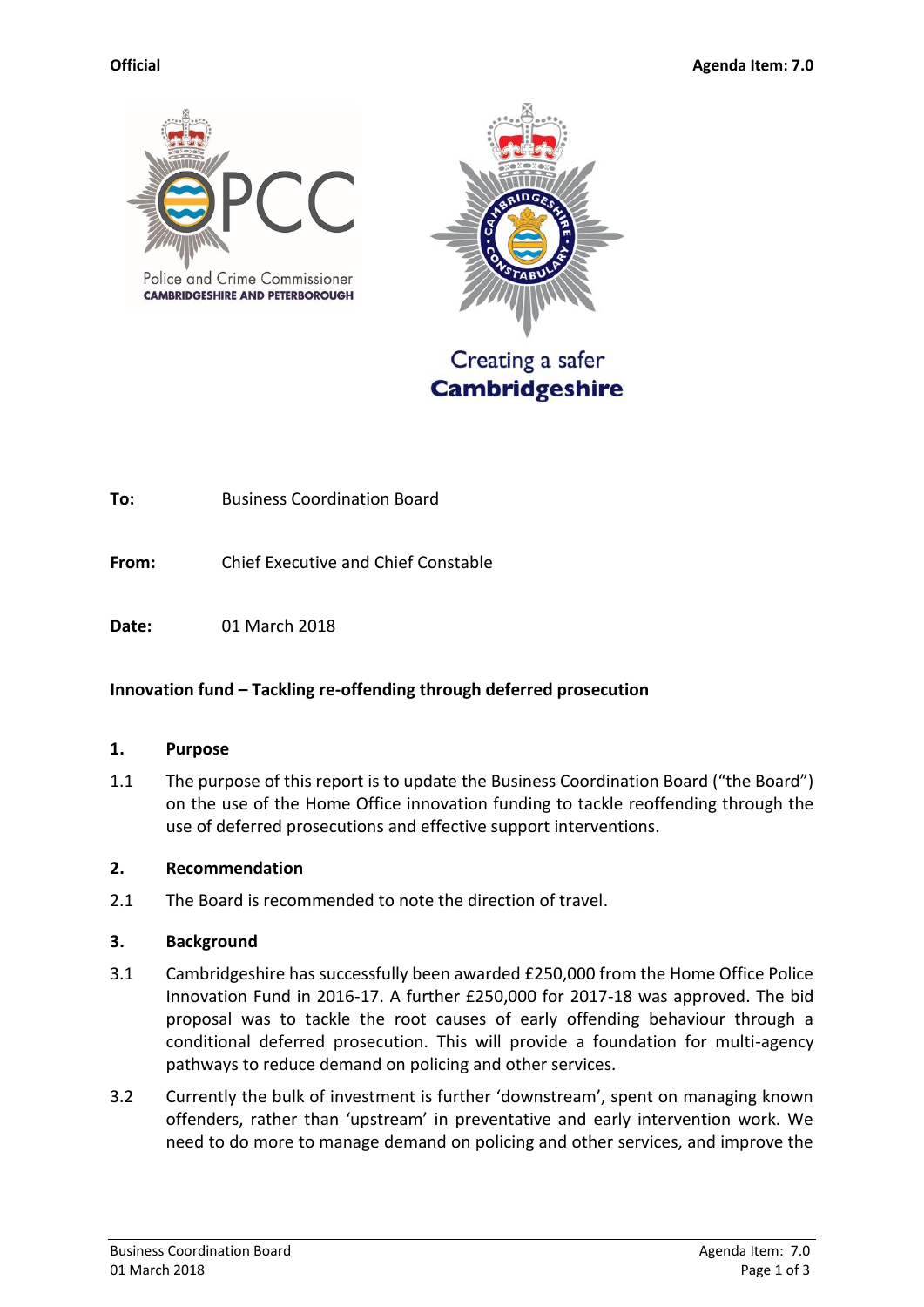impact of attending court. Where low level crime takes place, there is an opportunity to respond in a way which ensures that they do not reoffend, while also reducing costs.

- 3.3 A systematic review of all studies on juvenile court processes over 35 years covering 29 studies and over 7,000 juveniles found that court processes do not reduce reoffending overall. In fact, most studies show a backfiring effect, with offenders entering a 'revolving door' of offending. Evidence indicates that holding the prosecution over provides more of a deterrent than the court processes themselves. Research has also shown that speed as well as certainty is more effective than severity of punishment in reducing offending.
- 3.4 We have joined up our response to the most vulnerable through the Multi-agency Safeguarding Hub. We recognise that we can learn lessons from the Troubled Families methodology and multi-agency safeguarding work. We can further develop linkages between existing case management initiatives such as the Chronically Excluded Adults Service and the Liaison and Diversion service. We need to look at the whole system, and create truly integrated pathways which:
	- Maximise the impact on reducing reoffending
	- Provide resolution for victims
	- Reduce demand on services.
- 3.5 National Police Chiefs Council (NPCC) published a document in December 2017, agreeing to the preferred position of adopting a two tier Out of Court disposal mechanism for Adult offenders; Community Resolution and Conditional Cautions thus removing all other options; Simple cautions, Cannabis warnings and Penalty Notices for Disorder (PND). Cambridgeshire adopted this position on 1<sup>st</sup> February 2018.

# **4. Update**

- 4.1 Police identify suitable individuals and hold over their prosecution, pending compliance with conditions for dealing with the issues underpinning their behaviour. A swift multi-agency assessment process enable appropriate conditions to be set, and agreed with the offender.
- 4.2 Bespoke options for support include support for debt management; housing issues; anger management; drugs or alcohol misuse; mental health or other health needs; employment, education and training. Appropriate interventions are provided by partner organisations.
- 4.3 Compliance is monitored throughout and if the conditions are not met, the prosecution will continue. Currently @85% of those offenders issued a Conditional Caution comply with the conditions.
- 4.4 The project focuses on two key outcomes:
	- Reducing reoffending
	- Reducing demand and costs associated with reoffending.
- 4.5 Benefits include: